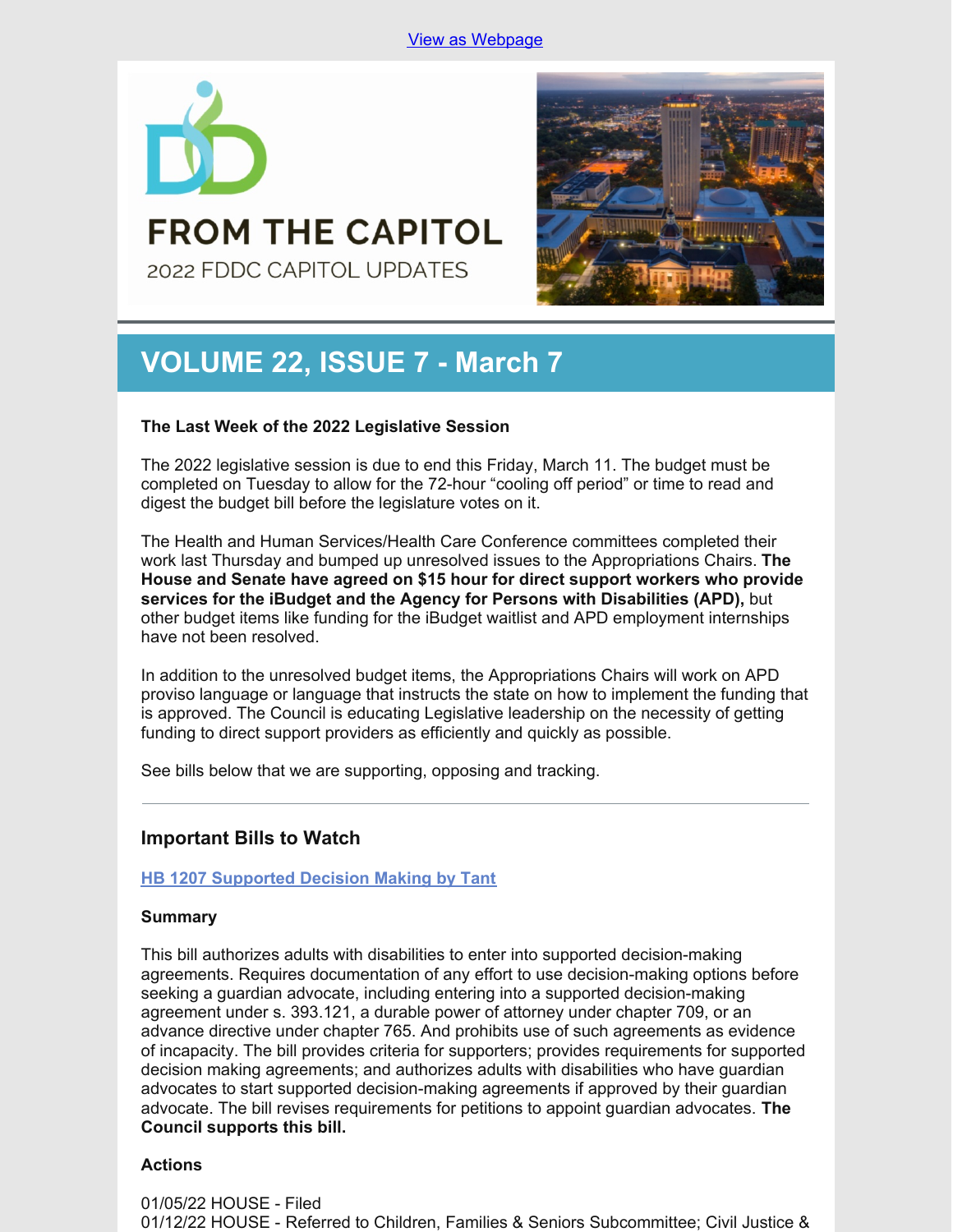Property Rights Subcommittee; Health & Human Services Committee 01/25/22 HOUSE - Favorable with CS by Children, Families & Seniors Subcommittee; 15 Yeas, 0 01/26/22 HOUSE - Committee Substitute Text (C1) Filed

This bill was heard and passed in one House committee this session

#### **Similar Bills**

**SB 1772 Supported Decision Making for Adults with [Disabilities](https://www.myfloridahouse.gov/Sections/Bills/billsdetail.aspx?BillId=76242&) by Torres, Jr.**

This bill was not heard in any committee in the Senate

#### **SB 1704 Social Services Estimating [Conference](https://www.myfloridahouse.gov/Sections/Bills/billsdetail.aspx?BillId=76170) by Ausley**

#### **Summary**

This bill requires the Social Services Estimating Conference to develop The Social Services Estimating Conference shall develop information related to the iBudget system for the home-based and community-based Medicaid waiver services program and must include iBudget enrollment, the number of current waiver recipients, the size of the waiting list, the utilization rate of program services, and expenditure information that the conference determines is needed to plan for and project future budgets and the drawdown of federal matching funds. **The Council supports this bill.**

#### **Actions**

01/07/22 SENATE - Filed 01/12/22 SENATE - Referred to Children, Families, and Elder Affairs; Appropriations Subcommittee on Health and Human Services; Appropriations

This bill was not heard in any committee in the Senate

#### **Identical Bills**

**HB 1569 Social Services Estimating [Conference](https://www.myfloridahouse.gov/Sections/Bills/billsdetail.aspx?BillId=76559&) by Smith (C)**

This bill was not heard in any committee in the House

**HB 235 Restraint of Students with Disabilities in Public Schools by Plasencia [CoSponsors:](https://www.myfloridahouse.gov/Sections/Bills/billsdetail.aspx?BillId=73355) Eskamani, Morales, Tant**

#### **Summary**

This bill prohibits school personnel from using mechanical restraint on students with disabilities. This does not apply to school resource officers, school safety officers, school guardians, or school security guards as described in s. 1006.12, who may use mechanical restraint in the exercise of their powers and duties to restrict students in grades 6 through 12. **The Council supports this bill.**

#### **Actions**

10/06/21 HOUSE - Filed. 10/22/21 HOUSE - Referred to Early Learning & Elementary Education Subcommittee; Secondary Education & Career Development Subcommittee; Education & Employment **Committee** 01/13/22 HOUSE - Favorable by Early Learning & Elementary Education Subcommittee; 17 Yeas, 0 Nays 01/27/22 HOUSE - Favorable by Secondary Education & Career Development Subcommittee; 15 Yeas, 0 Nays HOUSE Now in Education & Employment Committee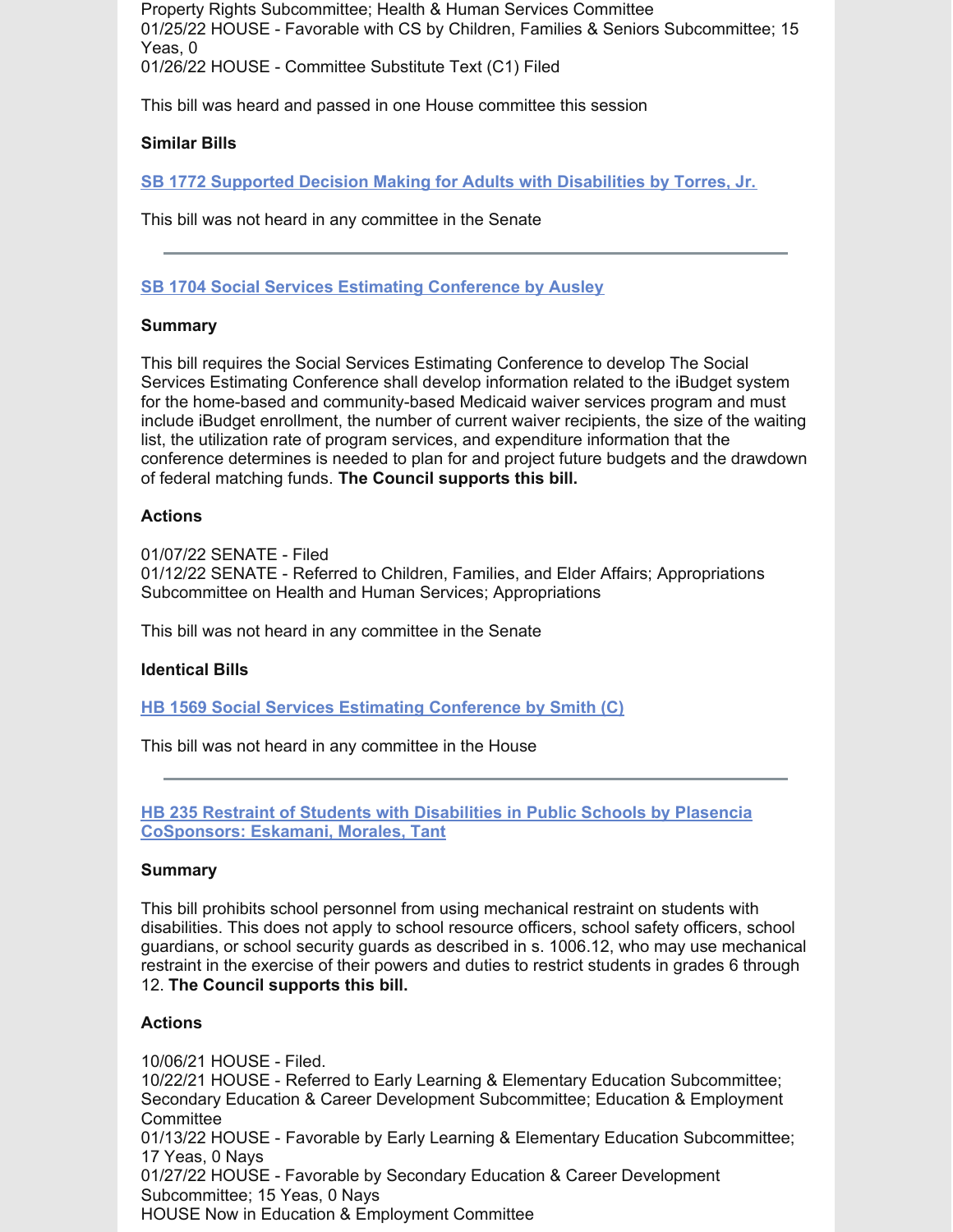02/01/22 HOUSE - Favorable by Education & Employment Committee; 19 Yeas, 0 Nays HOUSE - Placed on Calendar, on 2nd reading 02/24/22 HOUSE - Now in Health Care Appropriations Subcommittee 03/02/22 HOUSE - Read Third Time; Passed (Vote: 115 Yeas / 0 Nays 03/04/22 SENATE Withdrawn from Appropriations; Placed on Calendar, on 2nd Reading; Substituted for SB 0390; Read Second Time; Read Third Time; Passed (Vote: 38 Yeas / 0 Nays) HOUSE Ordered enrolled HOUSE Enrolled Text (ER) Filed

## **Identical Bills**

**SB 0390 Restraint of Students with [Disabilities](https://www.myfloridahouse.gov/Sections/Bills/billsdetail.aspx?BillId=73330&) in Public Schools by Book**

03/04/22 SENATE - Read Second Time; Substituted for HB 0235; Laid on Table, Refer to HB

**HB 15 Children with Developmental Delays by Tant and Hawkins [\(CO-SPONSORS\)](https://www.myfloridahouse.gov/Sections/Bills/billsdetail.aspx?BillId=73025) Arrington; Benjamin; Driskell; Eskamani; Goff-Marcil; Hunschofsky; Joseph; Learned; Morales; Plasencia; Skidmore; Toledo; Valdés; Williams; Woodson**

#### **Summary**

This bill revises definition of term "exceptional student" to include additional students with developmental delays ages birth through 9 years or through the student's completion of grade 2, whichever occurs first(current law includes up to age 5). **The Council supports this bill.**

## **Actions**

07/21/21 HOUSE - Filed.

09/17/21 HOUSE - Referred to Early Learning & Elementary Education Subcommittee; PreK-12 Appropriations Subcommittee; Education & Employment Committee 01/19/22 HOUSE - Favorable by Early Learning & Elementary Education Subcommittee; 13 Yeas, 0 Nays 02/03/22 HOUSE - Favorable by PreK-12 Appropriations Subcommittee; 13 Yeas, 0 Nays HOUSE - Now in Education & Employment Committee

HOUSE - Placed on Calendar, on 2nd reading

#### **Identical Bills**

**SB 0236 Children with Developmental Delays by Jones [\(CO-SPONSORS\)](https://www.myfloridahouse.gov/Sections/Bills/billsdetail.aspx?BillId=73164&) Ausley; Powell; Berman; Taddeo**

03/01/22 SENATE Read Second Time; Read Third Time; Passed (Vote: 38 Yeas / 0 Nays) 03/04/22 HOUSE Placed on Special Order Calendar, 03/07/22

**HB 155 Certificates of Completion by Valdes [\(CO-SPONSORS\)](https://www.myfloridahouse.gov/Sections/Bills/billsdetail.aspx?BillId=73206) Benjamin; Hart; Morales**

#### **Summary**

This bill provides students who have been awarded certificate of completion are eligible to enroll in workforce education programs. The bill also requires identification of such programs by Charter Technical Career Centers and the bill requires students who will be awarded certificate of completion to be advised of their educational options. **The Council supports this bill.**

#### **Actions**

09/21/21 HOUSE - Filed.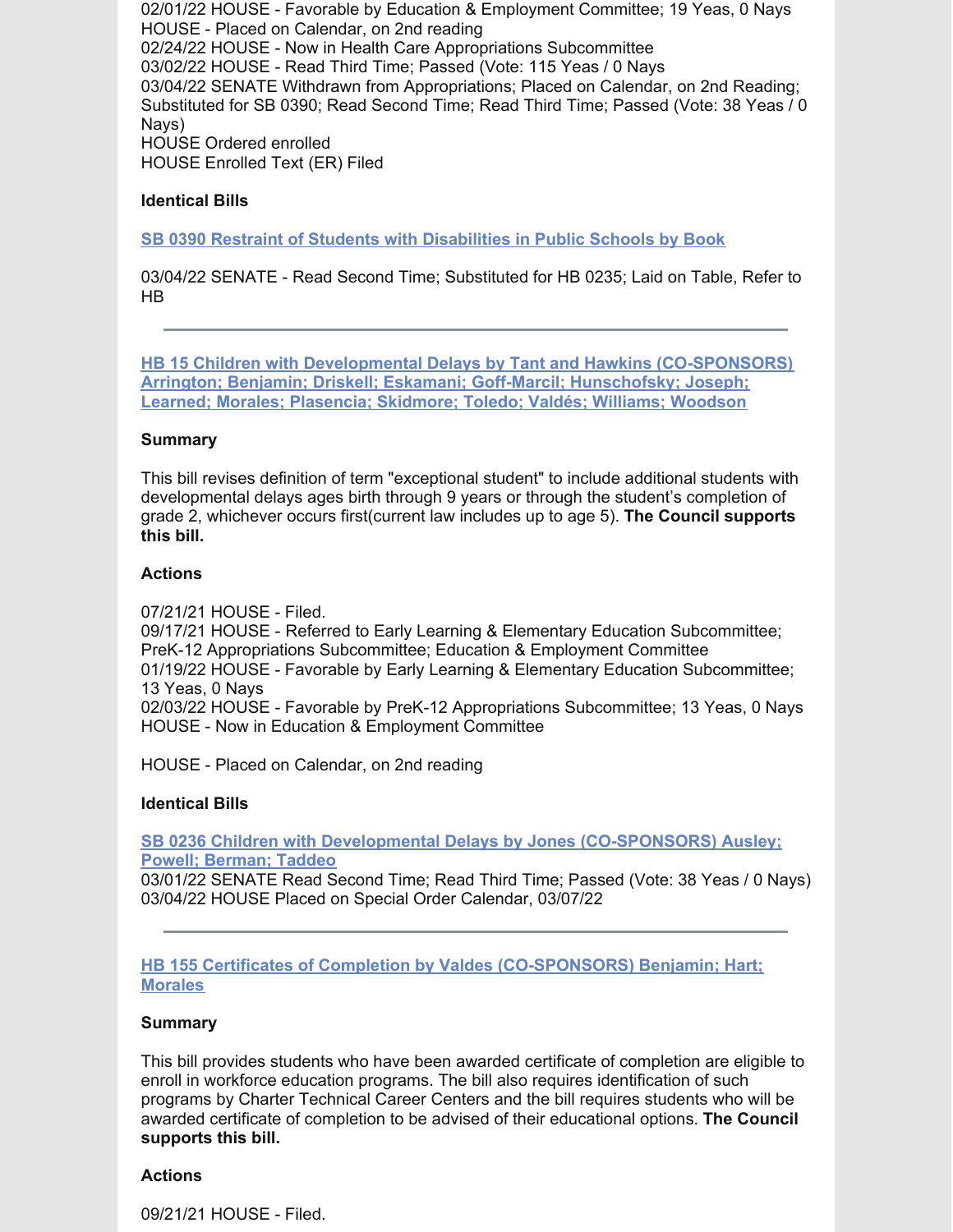09/29/21 HOUSE - Referred to Secondary Education & Career Development Subcommittee, Education & Employment Committee 01/27/22 HOUSE - Favorable by Secondary Education & Career Development Subcommittee; 15 Yeas, 0 Nays HOUSE - Now in Education & Employment Committee

HOUSE - Placed on Calendar, on 2nd reading

## **Identical Bills**

**SB 1068 Certificates of [Completion](https://www.myfloridahouse.gov/Sections/Bills/billsdetail.aspx?BillId=75103&) by Jones** 02/02/22 SENATE - Now in Commerce and Tourism

## **SB 1040 Registry of Persons with Special Needs by [Brodeur-linked](https://www.myfloridahouse.gov/Sections/Bills/billsdetail.aspx?BillId=74991) to SB 1042**

## **Summary**

This bill is cited as the "Protect Our Loved Ones Act" and requires the Agency for Persons with Disabilities to develop and maintain a database, to be known as the Registry of Persons with Special Needs, of persons who may have developmental, psychological, or other disabilities or conditions that may be relevant to their interactions with law enforcement officers. Parents, guardians, and caregivers may enroll in the registry a person of any age with any type of developmental, psychological, or other disability or condition, including, but not limited to, autism spectrum disorder, Alzheimer's disease, dementia, bipolar disorder, and Down syndrome. Persons may also enroll themselves if they are 18 years of age or older.

The Department of Law Enforcement shall provide information from the registry to law enforcement officers to assist officers in the performance of their official duties. The registry shall provide such relevant information to a law enforcement officer engaged in his or her official duties upon an officer's request made through the Florida Crime Information Center.

*HB 733 became a proposed committee bill PCS733 and changed considerably HB 733 has been replaced with PCS 733. Now, instead of an APD list, if an individual receives the "D" identifier on his or her identification card, such information shall be included through the Driver and Vehicle Information Database and available through the Florida Crime Information Center system. This could interfere with an individual's employment by being on a criminal database and there doesn't appear to be a way to get off the criminal database.*

**UPDATE!!** SB 1040 by Senator Brodeur and CS/HB 733 by Representative Plascencia are moving through the process. These bills have been amended and they have changed significantly as follows:

- There is no longer an involvement with ID cards and driver's licenses.
- There is no attachment to DMV and Criminal databases.
- There is a way to get off the list when one turns 18 and is a competent adult.
- The registry is local and participation by a local entity is optional and being on the list is voluntary.
- This bill gives guidelines to local law enforcement that already have an informal list.
- The bill gives law enforcement an avenue to "know their community" especially if training is provided.

#### **The Council is neutral on this bill with the amendment.**

## **Actions**

11/23/21 SENATE - Filed. 12/13/21 SENATE - Referred to Children, Families, and Elder Affairs; Appropriations Subcommittee on Health and Human Services; Appropriations 02/08/22 SENATE - Favorable with CS by Children, Families, and Elder Affairs; 7 Yeas, 1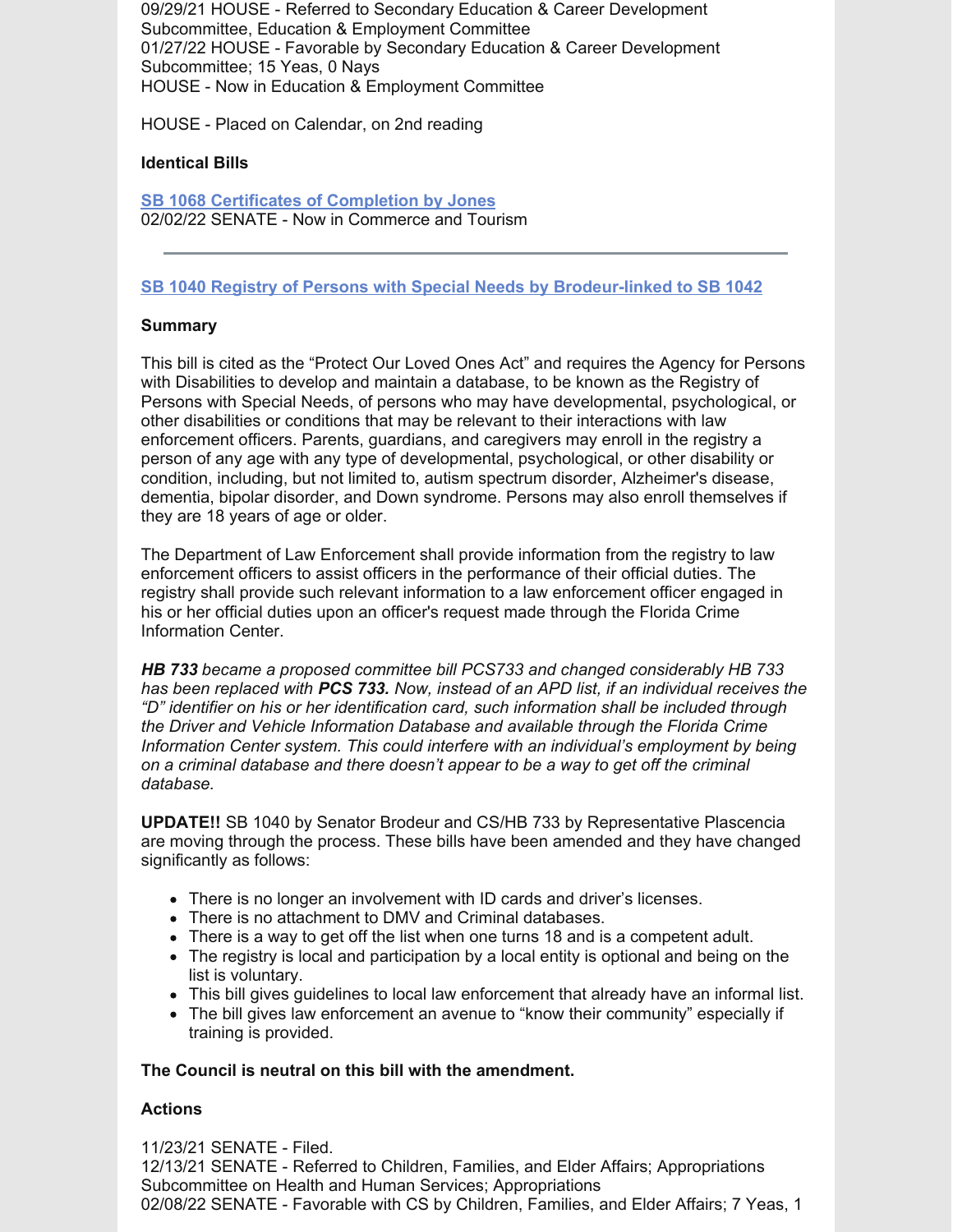Nay 02/09/22 SENATE - Committee Substitute Text (C1) Filed 02/24/22 SENATE - Now in Appropriations SENATE - On Committee agenda - Appropriations, 02/28/22, 10:30 am, 412K 02/28/22 SENATE - Temporarily Postponed by Appropriations

## **Identical Bills**

**HB 0733 Registry of Persons with Special Needs by [Plasencia](https://www.myfloridahouse.gov/Sections/Bills/billsdetail.aspx?BillId=75034&)** 02/23/22 HOUSE - Temporarily Postponed by Health & Human Services Committee

## **Linked Bills**

**SB 1042 Public [Records/Registry](https://www.myfloridahouse.gov/Sections/Bills/billsdetail.aspx?BillId=74990&) of Persons with Special Needs by Brodeur**

#### **Summary**

This bill provides an exemption from public records requirements for all records, data, information, correspondence, and communications relating to the enrollment of persons in the registry of persons with special needs and authorizes law enforcement agencies, county emergency management agencies, and local fire departments to further disclose confidential and exempt information under certain circumstances. The bill provides for future legislative review and repeal of the exemption if there is a statement of public necessity. **The Council is neutral on this bill with this last amendment.**

#### **Actions**

11/23/21 SENATE - Filed

12/13/21 SENATE - Referred to Children, Families, and Elder Affairs; Appropriations Subcommittee on Health and Human Services; Appropriations

02/08/22 SENATE - Favorable with CS by Children, Families, and Elder Affairs; 8 Yeas, 0 **Navs** 

02/09/22 SENATE - Committee Substitute Text (C1) Filed

02/11/22 SENATE - Now in Appropriations Subcommittee on Health and Human Services 02/24/22 SENATE - Now in Appropriations

SENATE - On Committee agenda - Appropriations, 02/28/22, 10:30 am, 412K - PC S 02/28/22 SENATE Temporarily Postponed by Appropriations

#### **Identical Bill**

**HB 0735 Pub. [Rec./Registry](https://www.myfloridahouse.gov/Sections/Bills/billsdetail.aspx?BillId=75035&) of Persons with Special Needs by Plasencia**

This bill was not heard in any committee in the House

#### **SB 1692 [Medicaid](https://www.myfloridahouse.gov/Sections/Bills/billsdetail.aspx?BillId=76163) Buy-in Program by Pizzo**

#### **Summary**

This bill requires the Agency for Health Care Administration to establish and implement a Medicaid buy-in program for certain individuals with disabilities. The bill provides requirements for the program and requires the agency to seek federal waiver approval or submit any state plan amendments necessary to implement the program. The bill requires the agency to implement the program upon receiving federal approval.

#### **Actions**

01/06/22 SENATE - Filed 01/12/22 SENATE - Referred to Health Policy; Appropriations Subcommittee on Health and Human Services; Appropriations

This bill was not heard in any committee in the Senate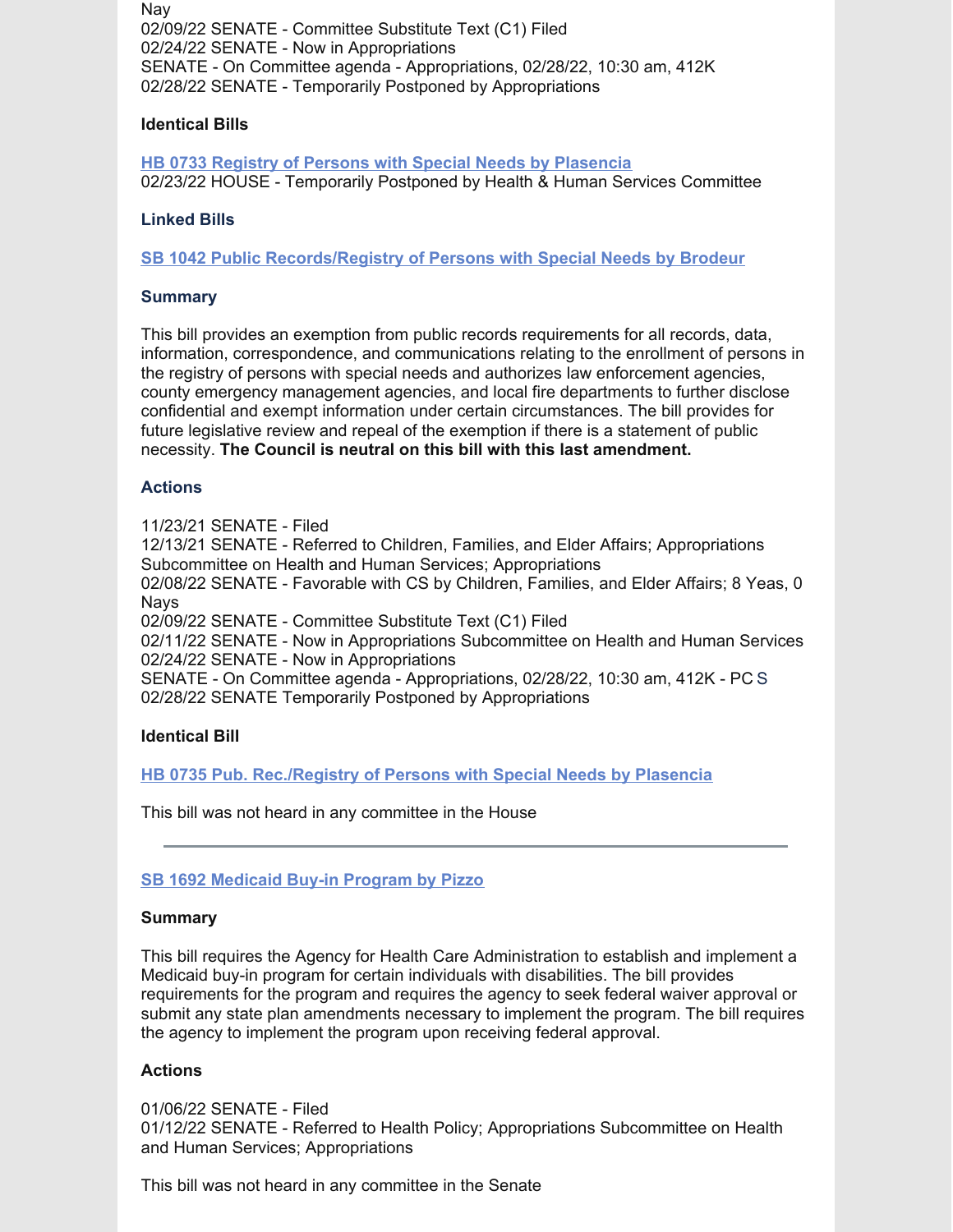#### **Identical Bills**

**HB 0675 Medicaid Buy-in Program by Woodson and Smith, C. [\(CO-SPONSORS\)](https://www.myfloridahouse.gov/Sections/Bills/billsdetail.aspx?BillId=74798&) Morales; Valdés**

This bill was not heard in any committee in the House

**SB 1822 [Medicaid](https://www.myfloridahouse.gov/Sections/Bills/billsdetail.aspx?BillId=76281&) Buy-in Program by Jones**

This bill was not heard in any committee in the Senate

**SB 414 Family Caregiver Certified Nursing Assistant Program by Powell Co-[Sponsors:](https://www.myfloridahouse.gov/Sections/Bills/billsdetail.aspx?BillId=73361&) Book**

#### **Summary**

This bill Requires the Board of Nursing, in consultation with the Agency for Health Care Administration, to develop a program to train and certify family caregivers as certified nursing assistants for a specified purpose. The bill authorizes family caregivers who complete the program to take the nursing assistant competency examination. The bill also provides that caregivers who pass the examination are eligible for certification as a nursing assistant.

## **Actions**

10/07/21 SENATE - Filed 10/13/21 SENATE - Referred to Health Policy; Appropriations Subcommittee on Health and Human Services; Appropriations 12/02/21 SENATE - Favorable by Health Policy; 7 Yeas, 0 Nays SENATE Now in Appropriations Subcommittee on Health and Human Services

This bill was heard in one Senate committee

#### **Identical Bills**

**HB 0209 Family [Caregiver](https://www.myfloridahouse.gov/Sections/Bills/billsdetail.aspx?BillId=73306) Certified Nursing Assistant Program by Silvers** This bill was not heard in any committee in the House

**HB 987 In-person Visitation by Essential Caregivers by Shoaf [CoSponsors:](https://www.myfloridahouse.gov/Sections/Bills/billsdetail.aspx?BillId=75784) Eskamani, Salzman**

#### **Summary**

This bill provides that a resident or client of a residential facility, developmental disabilities center, direct service provider, nursing home facility, or assisted living facility has the right to designate an essential caregiver for in-person visits. The bill requires APD and AHCA, as applicable, to develop guidelines and adopt rules relating to essential caregivers. **The Council supports this bill.**

#### **Actions**

12/20/21 HOUSE - Filed 01/07/22 HOUSE - Referred to Finance & Facilities Subcommittee; Children, Families & Seniors Subcommittee; Health & Human Services Committee HOUSE Now in Finance & Facilities Subcommittee 01/27/22 HOUSE - Favorable with CS by Finance & Facilities Subcommittee; 17 Yeas, 0 **Navs** 02/03/22 HOUSE - Favorable by Children, Families & Seniors Subcommittee; 14 Yeas, 0 Nays HOUSE Now in Health & Human Services Committee 03/03/22 HOUSE - Placed on Calendar, on 2nd reading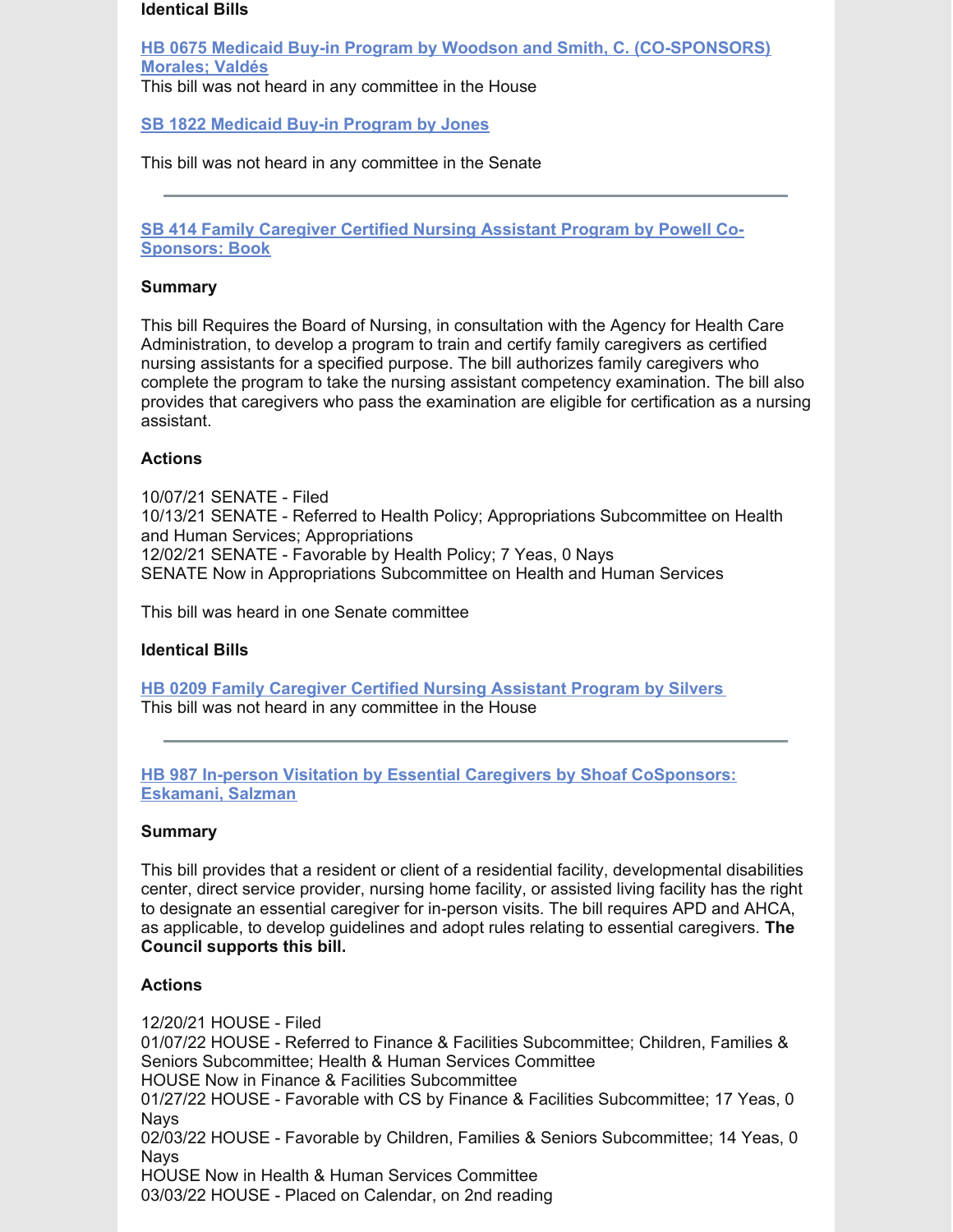#### **Compare Bills**

**SB 0988 Patient [Visitation](https://www.myfloridahouse.gov/Sections/Bills/billsdetail.aspx?BillId=74715&) Rights by Garcia** 03/04/22 HOUSE - In Messages

**SB 1724 [Designation](https://www.myfloridahouse.gov/Sections/Bills/billsdetail.aspx?BillId=76190&) of Essential Caregivers for In-person Visitations by Harrell**

01/12/22 SENATE - Referred to Health Policy; Children, Families, and Elder Affairs; Rules

**SB 1674 - Individual Education Plans by Ausley [Co-Sponsors:](https://www.flsenate.gov/Session/Bill/2022/1674) Rodrigues (R)**

## **Summary**

This bill requires individual education plans for certain students to contain information and instruction on the legal rights and responsibilities regarding educational decisions which transfer to students at the age of 18. The bill requiring such information to include ways in which a student may provide informed consent to allow his or her parent to continue to participate in his or her educational decisions. **The Council supports this bill.**

## **Actions**

01/06/22 SENATE - Filed 01/12/22 SENATE - Referred to Education; Judiciary; Rules 02/03/22 SENATE - On Committee agenda - Education, 02/08/22, 9:00 am, 412 K 02/08/22 SENATE - Favorable by Education; 9 Yeas, 0 Nays SENATE Now in Judiciary

#### **Identical Bills**

**HB 1317 Individual [Education](https://www.flsenate.gov/Session/Bill/2022/1317) Plans by Tant** 03/02/22 HOUSE - Read Third Time; Passed (Vote: 114 Yeas / 0 Nays) SENATE - In Messages SENATE - Received; Referred to Rules

**HB 255C1 Private Instructional Personnel Providing Applied Behavior Analysis Services by Plasencia Cosponsors: Tant, Williams CS Sponsors: Early Learning & Elementary Education [Subcommittee](https://www.myfloridahouse.gov/Sections/Bills/billsdetail.aspx?BillId=73389)**

## **Summary**

This bill revises the definition of "private instructional personnel" to include certain registered behavior technicians; and requires such technicians to meet specified requirements. **The Council supports this bill.**

#### **Actions**

03/02/22 HOUSE - Read Third Time; Passed (Vote: 115 Yeas / 0 Nays) 03/04/22 SENATE - Withdrawn from Rules; Placed on Calendar, on 2nd Reading; Substituted for SB 0538; Read Second Time; Read Third Time; Passed (Vote: 37 Yeas / 0 Nays) HOUSE - Ordered enrolled HOUSE - Enrolled Text (ER) Filed

#### **Similar Bill**

**SB 0538 Private [Instructional](https://www.myfloridahouse.gov/Sections/Bills/billsdetail.aspx?BillId=73551&) Personnel Providing Applied Behavior Analysis Services by Hooper**

03/04/22 SENATE - Read Second Time; Substituted for HB 0255; Laid on Table, Refer to HB 0255